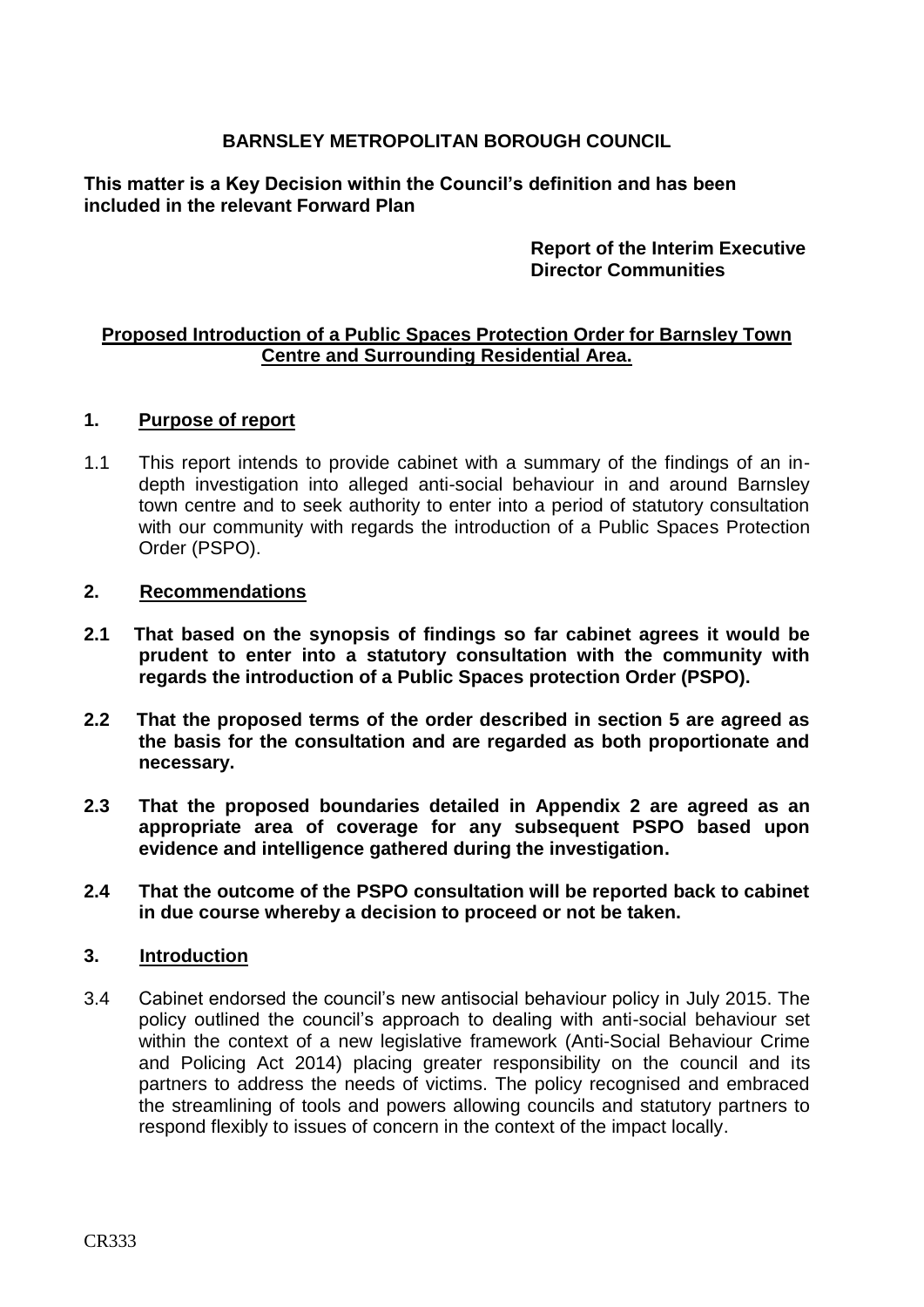- 3.5 One of the "streamlined" powers introduced was the Public Space Protection Order (PSPO) which is specifically delegated to local authorities and was designed to replace existing control orders affecting the public realm such as Designated Public Place Orders (DPPOs).
- 3.6 The aim of the PSPO was to provide local authorities with the necessary powers to introduce restrictions upon activity and behaviours deemed to be anti-social and occurring in "public spaces". The legal test applied to establish and satisfy that there are grounds for a PSPO is that the behaviours being proscribed have " a detrimental effect upon the quality of life of those in the locality" and are "persistent or continuing" in nature and such behaviour is "unreasonable".
- 3.7 A PSPO is designed to restrict and prohibit certain behaviours where the above evidential tests are satisfied and those restrictions are set and implemented by the local authority in designated locations. The Act requires that consultation is undertaken with those likely to be affected by an order.
- 3.8 Once introduced a PSPO can be enforced by both the local authority (authorised personnel) and the police and any breach of the order is a criminal offence which can be discharged via fixed penalty notice (£100) or up to £1000 fine upon prosecution.
- 3.9 Between 2012/13 and 2014/15 there have been significant increases in recorded incidents of anti-social behaviour in the town centre and the central electoral ward. The scale of increase in these locations is not replicated across the borough suggesting that there are specific challenges peculiar to these areas. The overall two year increase in recorded incidents for the central electoral ward is 23% with the town centre seeing a 26.2% increase in 2013/14 and a further 6.1% increase in 2014/15.
- 3.10 Part of the council and police response to these increases has been to establish a multi-agency tactical working group tasked by the community safety partnership to arrest the scale of increase and tackle specific problems of anti-social behaviour in the town centre and outlying residential areas. Whilst early progress has been made in reducing the trend increase and problems in key locations such as the interchange have been reduced significantly the tactical group has requested that work be done to consider whether existing evidence and intelligence would support the introduction of a PSPO to further strengthen the council and polices' ability to address the problems.
- 3.11 For this reason the enforcement team within the Stronger Safer Healthier business unit have embarked upon a month long programme of collecting and collating evidence and intelligence from a variety of sources to determine and inform a decision with regards progressing towards the introduction of a PSPO.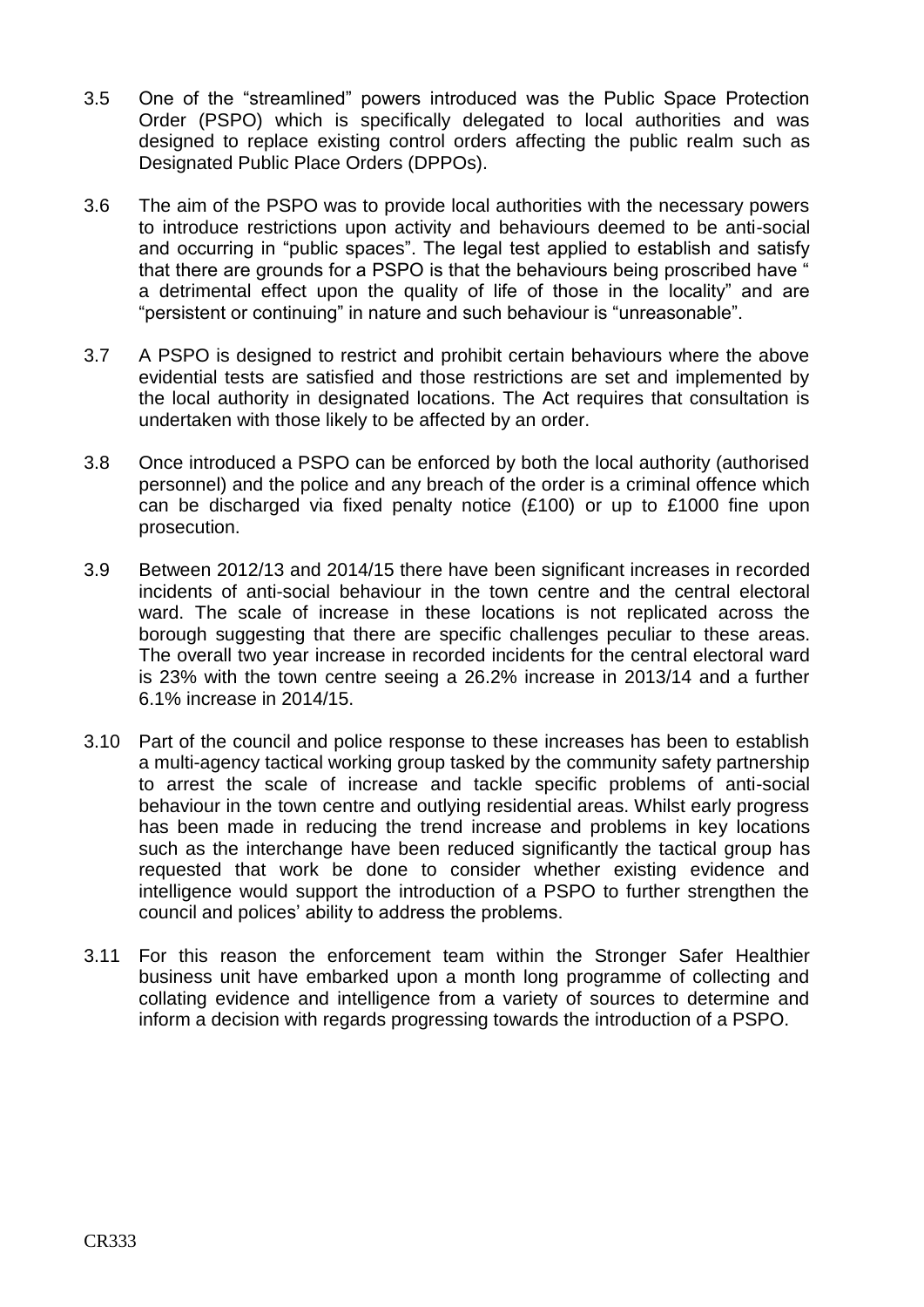# **4. Consideration of alternative approaches**

- 4.1 Addressing the rise in anti-social behaviour in and around the town centre has emerged as a key priority for the council and its partners. The Town Centre developments provide a key driver for us to consider and the Barnsley Economic Partnership has also identified this as a key challenge. To this extent a number of alternative approaches have been considered and some implemented in an attempt to improve behaviour and perceptions of safety. These include targeted work with individuals and families, specific targeted operations to address key locational problems such as the interchange, increases in lower level enforcement activity including targeting littering and dog fouling and the introduction of specific by-laws to protect PALS square.
- 4.2 Despite the ongoing attention of all partners and resulting from a more in depth investigation into the nature extent and impact of anti-social behaviour in these locations, it is felt appropriate to consult with the public and local businesses around extending the powers available to the police and council to further tackle problems of this nature through a PSPO.

# **5. Proposal and justification**

5.1 The proposal is for cabinet to authorise entering a period of consultation around the introduction of a Public Space Protection Order for the area demarked on the map at Appendix 2. The proposed prohibitions to be contained in an order and forming the basis of the consultation would be as follows.

Conditions in the order which are prohibitions:

- **(a) In the restricted areas a person commits an offence if without reasonable excuse he or she continues to carry out activities which by the order are prohibited, namely:**
	- **(i) Behaving in a way that causes or is likely to cause harassment, alarm or distress to any other person.**
	- **(ii) Using, possessing or supplying to another person any intoxicating substance, defined for the purposes of this order as any substance with the capacity to stimulate or depress the central nervous system.**

Exemptions shall apply in the following cases, which will not be considered to be "intoxicating substances" for the purposes of this order:

Alcohol, caffeine, cases where the substances are used for a valid and demonstrable medicinal use, substances given to an animal as a medicinal remedy and cigarettes (tobacco).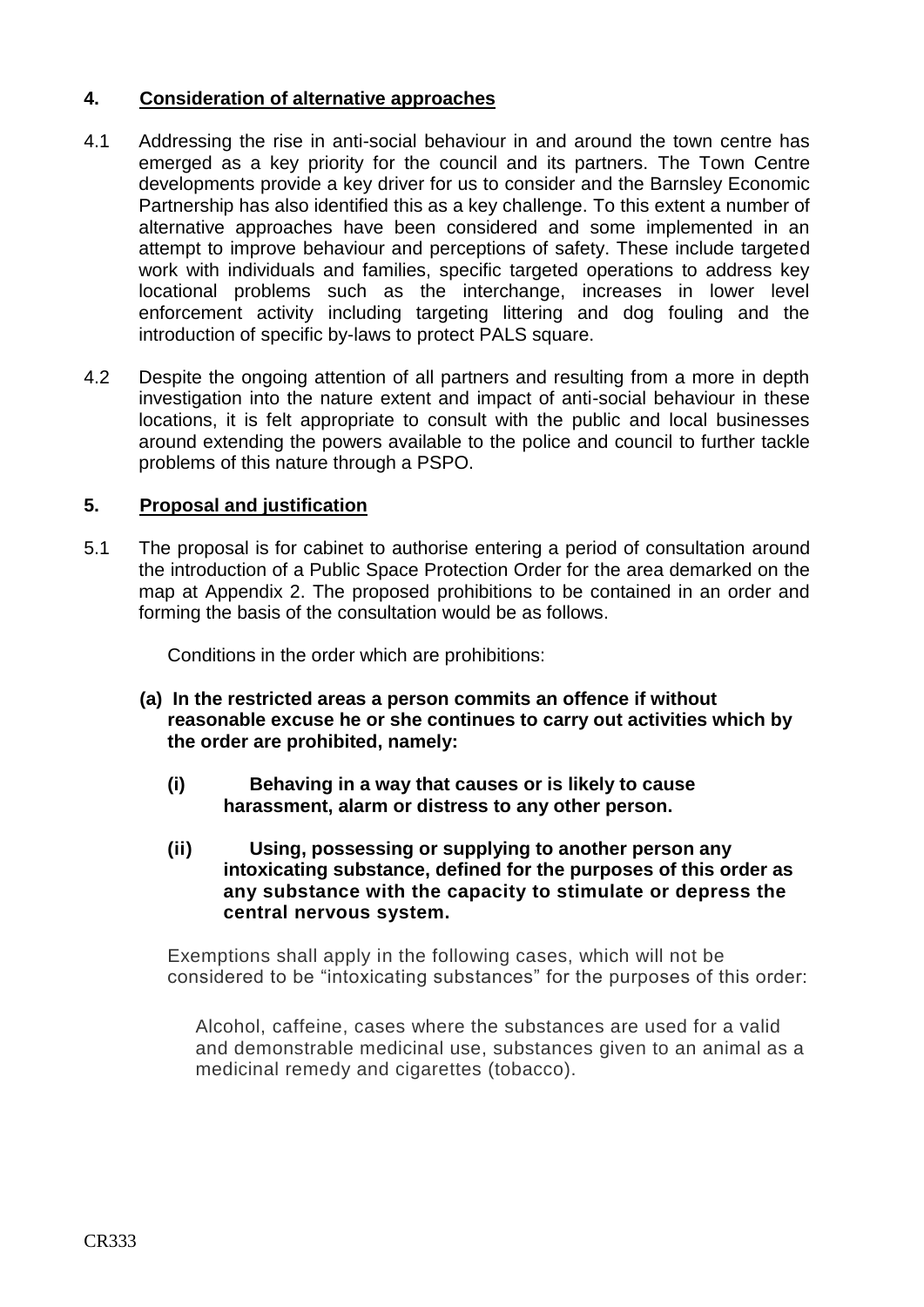# **(iii) Continuing to consume alcohol when required to stop doing so by any authorised officer**

Conditions in the order which are requirements:

- **(b) In the restricted areas and relevant to the conditions set out in 5.1(i) and 5.1(ii) 5.1 (iii), a person commits an offence if without reasonable excuse, he or she fails to comply with any activity that they are required to undertake by an authorised officer namely:**
	- **(i) To leave the restricted area and not return within 48 hours of the request to leave;**
	- **(ii) To immediately surrender any alcohol in his or her possession upon request**
- 5.2 A summary of evidence and intelligence is attached at Appendix 1. This shows the following;
	- 1. Significant disruption to "quality of life" for residents and businesses in the locations identified on the map see Appendix 1.
	- 2. Over 10 written testimonies outlining the types and impact of behaviours upon individuals, residents and businesses within the areas concerned.
	- 3. Support for a PSPO to assist in regulating behaviour from South Yorkshire Police and Dan Jarvis MP and a statement from Mr Jarvis on behalf of his constituents.
	- 4. Impact of related anti-social behaviour extending beyond the boundaries of the commercial town centre into residential areas adjacent to the town centre.
	- 5. High levels of South Yorkshire Police incidents mapped over a six month period between January and June 2015. See Appendix 1.
	- 6. Higher proportionate increases in reported anti-social behaviour in comparison to other locations.
- 5.3 That the existing Designated Public Place Order which prohibits the consumption of alcohol in certain defined areas of the town centre will not be affected by the proposed PSPO
- 5.4 A draft Public Space Protection Order is attached at Appendix 2.

## **6. Implications for local people / service users**

6.1 The introduction of a PSPO following a period of statutory consultation would aim to improve the quality of life and experience for all residents businesses and visitors to the town centre and surrounding residential areas. The proposed terms of the order would prohibit certain activities which some local people may be involved in therefore some may feel negatively impacted by the introduction of such an order. The intention of the consultation period is to gauge the public mood pertaining to a PSPO and the behaviour it would proscribe in order to demonstrate that the impact would be broadly positive for local people and service users. The desired impact of a PSPO is to "ensure the law-abiding majority can use and enjoy public spaces safe from anti-social behaviour".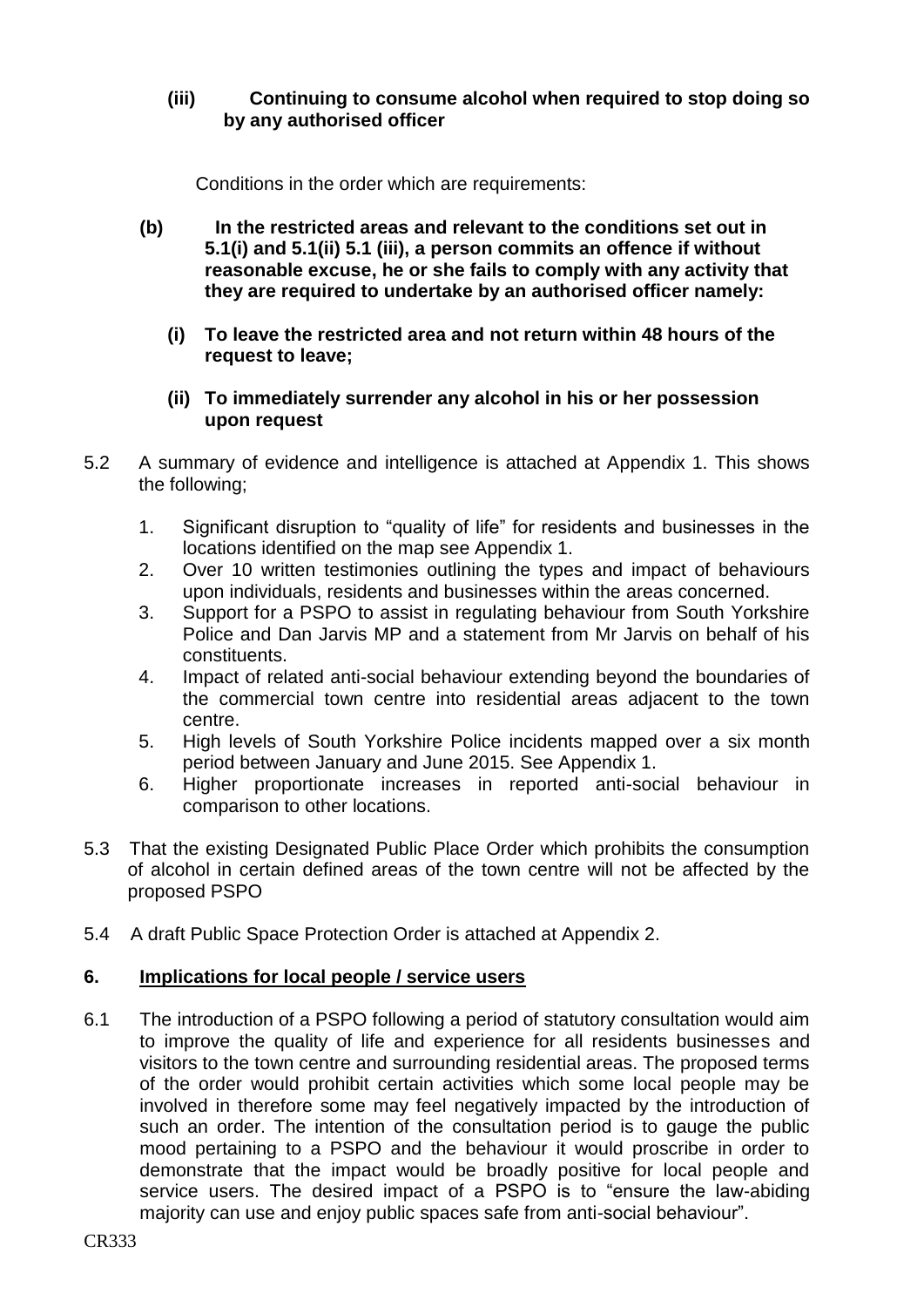# **7. Financial implications**

7.1 There are no material financial implications associated with this report. The London Borough of Lambeth recently published costs of the statutory consultation and subsequent signage for the introduction of a borough wide PSPO at £5000. It is unlikely that costs would exceed this amount in Barnsley as the order being consulted on is restricted to a smaller location.

## **8. Employee implications**

8.1 Accredited officers from the Safer Barnsley team would have a role in enforcing any subsequent PSPO.

## **9. Communications implications**

9.1 There are significant communication implications at the consultation stage for a PSPO. Home Office guidance requires councils to "consult whatever community representatives they think appropriate… "Prior to the introduction of a PSPO the council must also " publish the draft order in accordance with regulations published by the secretary of state". The consultation plan and associated documents are attached at Appendix 3

## **10. Consultations**

10.1 Consultations have taken place with the Director of Legal and Governance, the Director of Place and the Director of Communities. Consultations have also taken place with the Barnsley Economic Partnership, South Yorkshire Police, the Police the local Member of Parliament and local elected members.

## **11. The Corporate Plan and the Council's Performance Management Framework**

11.1 The PSPO proposal will support the delivery of the following strategic priorities:

#### **Thriving and vibrant economy**

Develop a Vibrant Town Centre

## **People achieving their potential**

- Children and adults are safe from harm
- Early targeted support for those that need it

## **Strong and resilient communities**

- Protecting the Borough for future generations
- 11.2 Performance will be actively monitored to ensure continuous improvement through a stratified risk and performance framework with a detailed action plan and number of supporting performance indicators.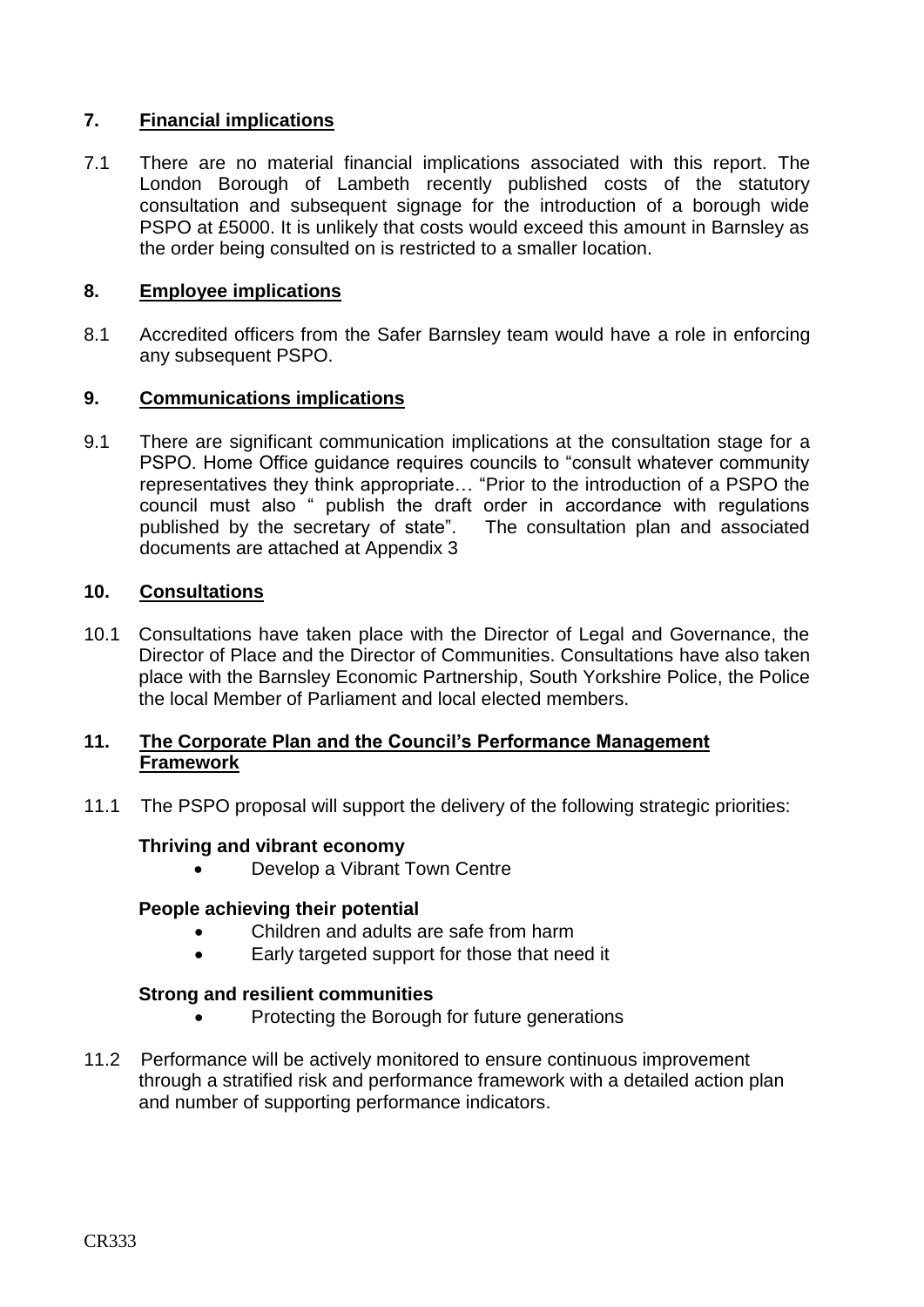# **12. Tackling health inequalities**

12.1 There are no direct implications other than potentially reducing the opportunity for substance misuse and the possibility of signposting people to the appropriate support agencies and services.

# **13. Climate Change & Sustainable Energy Act 2006**

13.1 There are no implications.

## **14. Risk management issues**

- 14.1 The Key risks and mitigations with regards consultation and introduction of a PSPO are as follows;
	- 1. Public expectations are raised unrealistically and a subsequent order cannot be robustly enforced. To mitigate this during the consultation period partners from the council and police will be working through an enforcement plan and schedule pending pre-empting the implementation of the PSPO should that decision be made
	- 2. The potential of stigmatising locations covered by a PSPO is a concern as this may be counterproductive in trying to stimulate economic growth into the town centre. To mitigate this carefully considered communications are necessary to promote the positive impact of any order.
	- 3. The introduction of a geographically defined PSPO may simply displace problems currently being experienced beyond the area of coverage. To mitigate this comprehensive discussions have taken place with South Yorkshire Police to ensure that the geographical area being considered has (where possible) clearly defined geographic demarcation (such as major roads or railway line) and covers an adequate area to address the key manifestations of antisocial behaviour.
	- 4. The criminalisation of non-criminal behaviour where the terms of a PSPO are breached. There is a risk that certain individuals may breach any order regularly and be drawn into the criminal justice system. To mitigate this it is intended to ensure that where specific issues are identified (such as substance misuse or family breakdown) individuals will be provided assistance and support to address the root courses of behaviour and not simply be subject to ongoing enforcement action. It is also worth noting that discharging of a breach via a Fixed Penalty avoids prosecution and is not a recordable offence.

## **15. Health, safety, and emergency resilience issues**

15.1 Staff occupational risk assessments are currently being reviewed to ensure safe working practises should an order be made.

# **16. Compatibility with the European Convention on Human Rights**

16.1 Articles 10 right to freedom of expression and article 11 right to assembly are relevant considerations when making an order. The Director of Legal and Governance must be satisfied that the impact of the behaviours proscribed or required more broadly negatively impacts the rights of individuals under article 8 and the rights of individuals to the peaceful enjoyment.